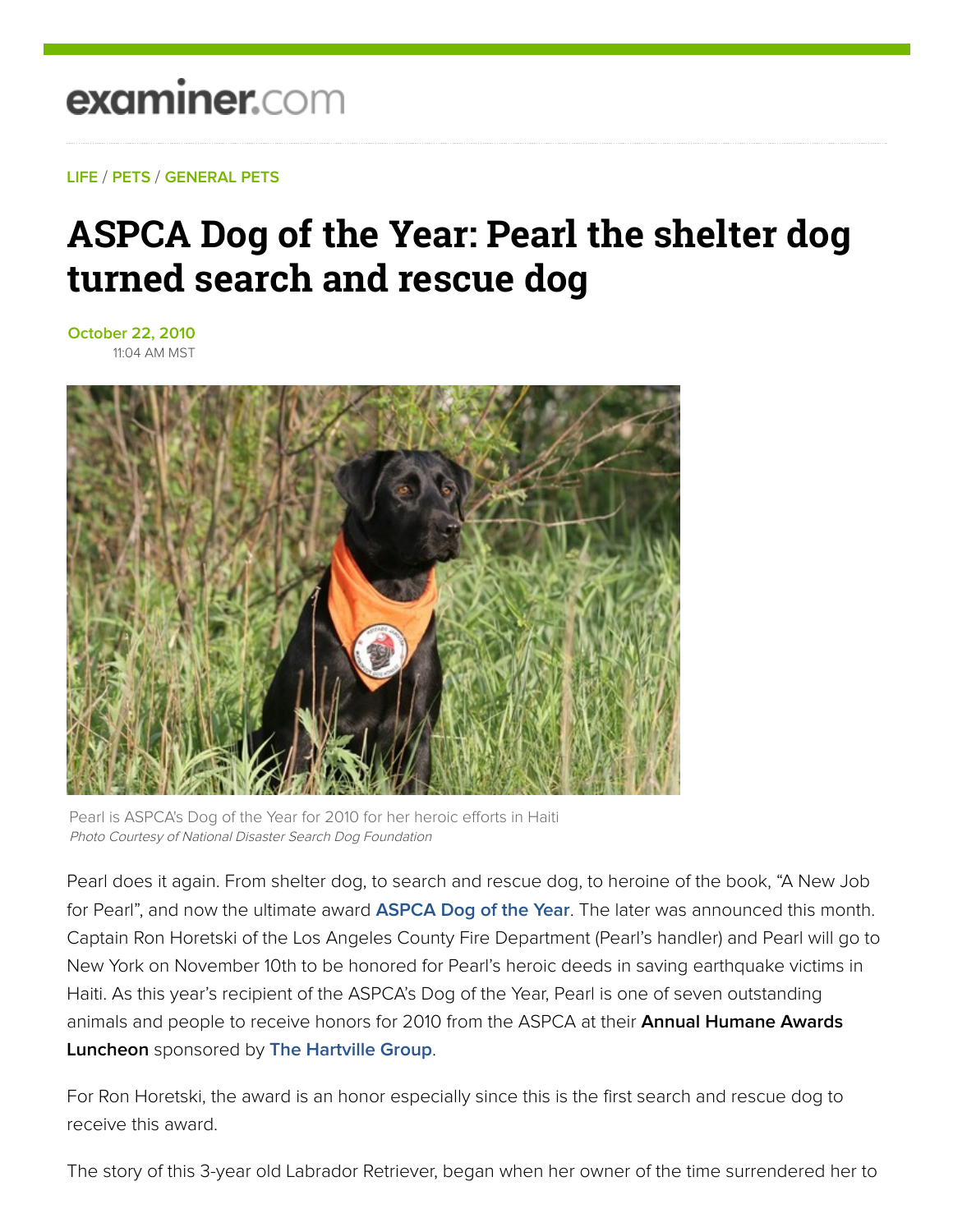a local shelter. Soon after volunteer Recruiter Penny Woodruff, while scouting for potential search dogs, discovered Pearl. Evaluating her as a high-strung, toy-crazy dog, Penny found that Pearl possessed the qualities needed for a search and rescue dog. Pearl exhibited intense drive, determination, boldness, athleticism and the ability to focus on any task given to her. Soon after Pearl was brought to the **National Disaster Search Dog Foundation** based in Ojai, Ca an organization dedicated to recruiting rescued dogs and partnering them with firefighters and other first responders to assist in finding people buried in the wreckage of disasters.

In July of 2008 after completing her formal training, Pearl was partnered with her handler, Ron Horetski. The two underwent training together to attain FEMA Certification, which occurred in May of 2009.

Ron and Pearl are part of the Los Angeles Country Task Force 2, one of two task forces, the other in Fairfax, VA that cover local, national and international disasters. Each task force is made up of eight canines and handlers. Pearl is the youngest and only female of the canine teams in the Los Angeles.

What Ron Horetski finds amazing about Pearl is how fast she moves through a pile of rubble and her love and enthusiasm for this work. Pearl is very hyper and as a search and rescue dog she must be kept hyper. As Ron states, "The more hyper she is the better".

Pearl's heroic deeds along with those of the other SDF canine teams were not without challenges. What most people do not know about the devastation in Haiti was the abundance of wild animals and dogs creating distractions to the search and rescue canine teams. They were also carriers of unwanted diseases. Before a search could take place, the area had to be cleared of all wild animals and dogs in order to let the canine teams off-lead to perform their given tasks. Remarkably Pearl and her teammates could go 30-40 ft into an area searching and than come back out. After each days work the dogs would return to the embassy to be decontaminated and given a clear bill of health by a veterinarian in order to perform their job the next day.

For Ron and Pearl there is constant training to keep Pearl alert, fast and hyper. Training occurs once a week with the other canines of the Los Angeles County Fire Department. Quite often there is travel on a weekend for additional training or a simulation of a disaster.

When Pearl sees Ron grab his vest and equipment she knows it is time to do her job to help save others.

For Pearl search and rescue is her job, for us becoming aware of the importance of both search and rescue and how dogs play such an important part of our lives is vital.

As many of you already know 2nd graders at Rancho Romero School in Alamo, CA played a part in making Pearl's story known. Through their book, **"A New Job For Pearl"** they are hoping to raise money for the National Disaster Search Dog Foundation to train another search and rescue dog. They have currently raised \$7300 of the \$10,000 needed to train another dog. You can do your part by